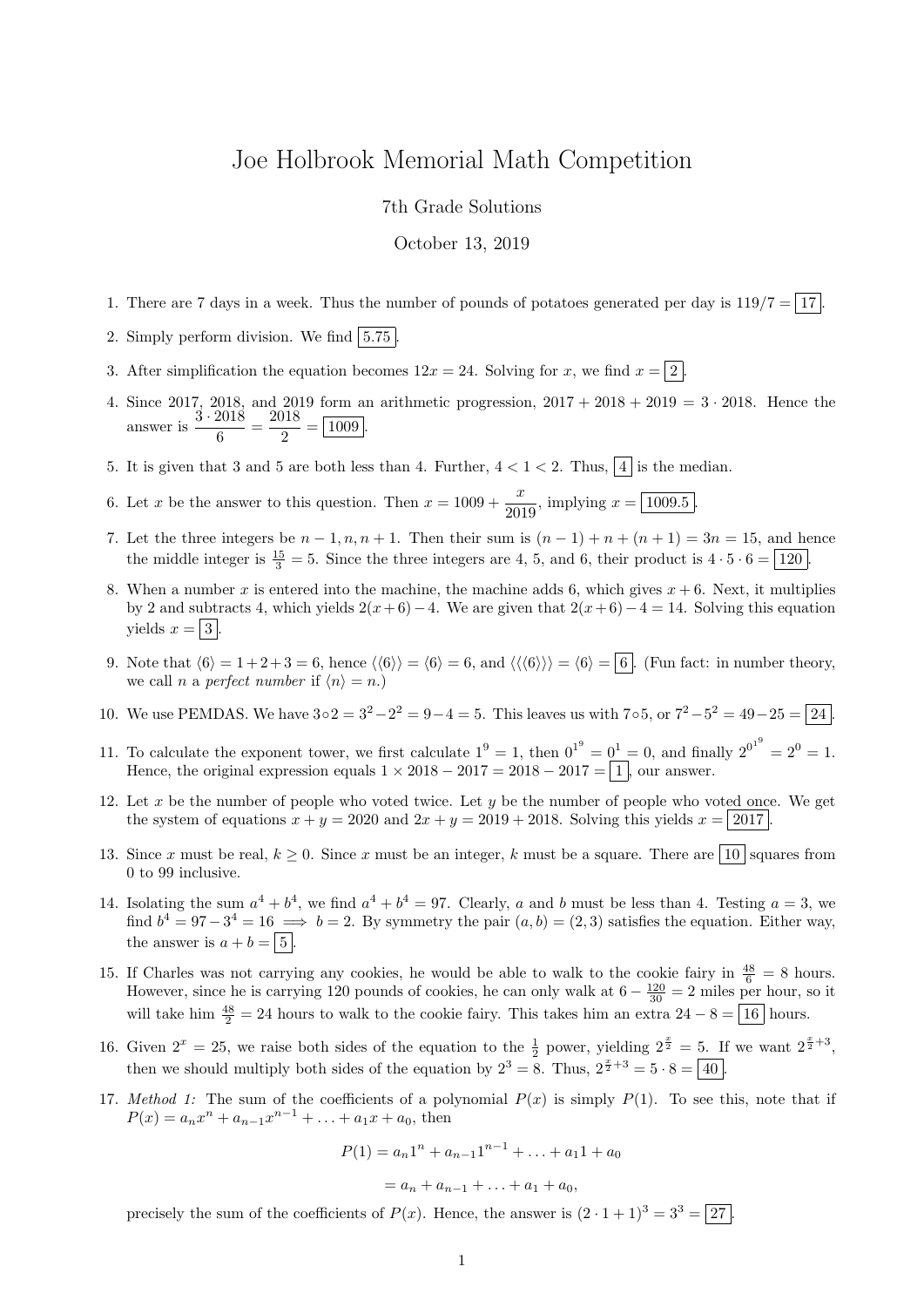Method 2: Expanding the given polynomial, we find

$$
(2x+1)3 = (2x+1)2(2x+1) = (4x2 + 4x + 1)(2x + 1)
$$

$$
= 8x3 + 12x2 + 6x + 1.
$$

Thus the sum of the coefficients is  $8 + 12 + 6 + 1 = 27$ , as above.

- 18. Derek reaches the shore in  $\frac{600}{75} = 8$  minutes, after which there are 2 people in the water. Sameer reaches the shore in  $\frac{600}{60} = 10$  minutes, after which only Daniel is in the water. Thus, exactly 2 people are in the water for  $10 - 8 = 2 \mid \text{minutes.}$
- 19. The product is divisible by  $2 \cdot 5 = 10$ , so the remainder is either 0 or 10. The remainder can't be 0, as the product is only divisible by one power of 2. Hence our answer is  $|10|$
- 20. Let c denote the number of chickens on the farm, and let  $p$  denote the number of pigs on the farm. Since there are 21 heads total, including Eric's,  $c + p + 1 = 21$ . Also, since there are 52 feet total, including both of Eric's,  $2c + 4p + 2 = 52$ . Solving this system, we find the answer of  $c = |15|$  chickens.
- 21. The first two sentences are enough to solve the problem. The difference between two prime numbers can only be odd if the smaller number is 2. Thus Eric was  $|2|$  years old and Charles was 17.
- 22. Note that  $a$  can be negative. Hence, we take  $a$  to be the most negative it can be, so long  $b$  remains even. The least possible value of b is 2, which corresponds to the most negative value of  $a = -128$ , yielding a sum of  $-128 + 2 = |-126|$
- 23. The maximum possible area of a convex polygon with a fixed perimeter occurs when the polygon is equilateral. Thus, the maximum area of  $MARVINYU$  occurs when the octagon is equilateral with side length 24/8 = 3. To quickly compute the area of  $MARVINVU$ , denote  $P_1 = MA \cap RV$ ,  $P_2 = RV \cap IN$ , ength  $24/8 = 3$ . To quickly compute the area of *MARV INTU*, denote  $P_1 = M A + RV$ ,  $P_2 = RV + IIN$ ,  $P_3 = IN \cap YU$ , and  $P_4 = YU \cap MA$ . Then  $P_1P_2P_3P_4$  is a square with side length  $3 + 3\sqrt{2}$ . The area of octagon MARVINYU is equal to the area of  $P_1P_2P_3P_4$  minus four times the area of the right isosceles triangle  $P_1RA$ . Thus, our answer is

$$
(3+3\sqrt{2})^2 - 4 \cdot \frac{1}{2} \cdot \left(\frac{3\sqrt{2}}{2}\right)^2 = \boxed{18+18\sqrt{2}}.
$$

- 24. Recall that if a number is divisible by 9, the sum of digits of the number must be divisible by 9. As 9 divides x, 9 must divide  $2+5+9+1+ A+0+ B = 17+A+B$ , implying that  $A+B$  leaves a remainder of 1 when divided by 9. Similarly, as 9 divides y, 9 must divide  $1+0+2+4+2+A+B+C = 9+A+B+C$ , implying that  $A + B + C$  leaves a remainder of 0 when divided by 9. It follows that C must leave a remainder of 8 when divided by 9. As C is a digit between 0 and 9, C must equal  $8$ , our answer.
- 25. Note that  $|x-y| = \sqrt{(x-y)^2}$ . Hence, to find  $|x-y|$ , it suffices to compute  $(x-y)^2$ . To finish, note that

$$
(x - y)^2 = x^2 - 2xy + y^2
$$
  
= x<sup>2</sup> + 2xy + y<sup>2</sup> - 4xy  
= (x + y)<sup>2</sup> - 4xy  
= 37 - 3 \cdot 4  
= 25,

thus  $|x-y| = 5$ .

26. The hamster's volume during summer is  $\pi r^2 \cdot 2r = 2\pi r^3$ . The hamster's volume during winter is  $\pi(r +$  $1)^2 \cdot (2r - 1)$ . As the hamster's volume is conserved, we have

$$
2\pi r^3 = \pi (r+1)^2 \cdot (2r-1) \implies 2r^3 = (r+1)^2 (2r-1)
$$
  

$$
\implies 2r^3 = 2r^3 + 3r^2 - 1 \implies 3r^2 = 1.
$$

Solving, we find  $r =$ √ 3  $\frac{3}{3}$ , as desired.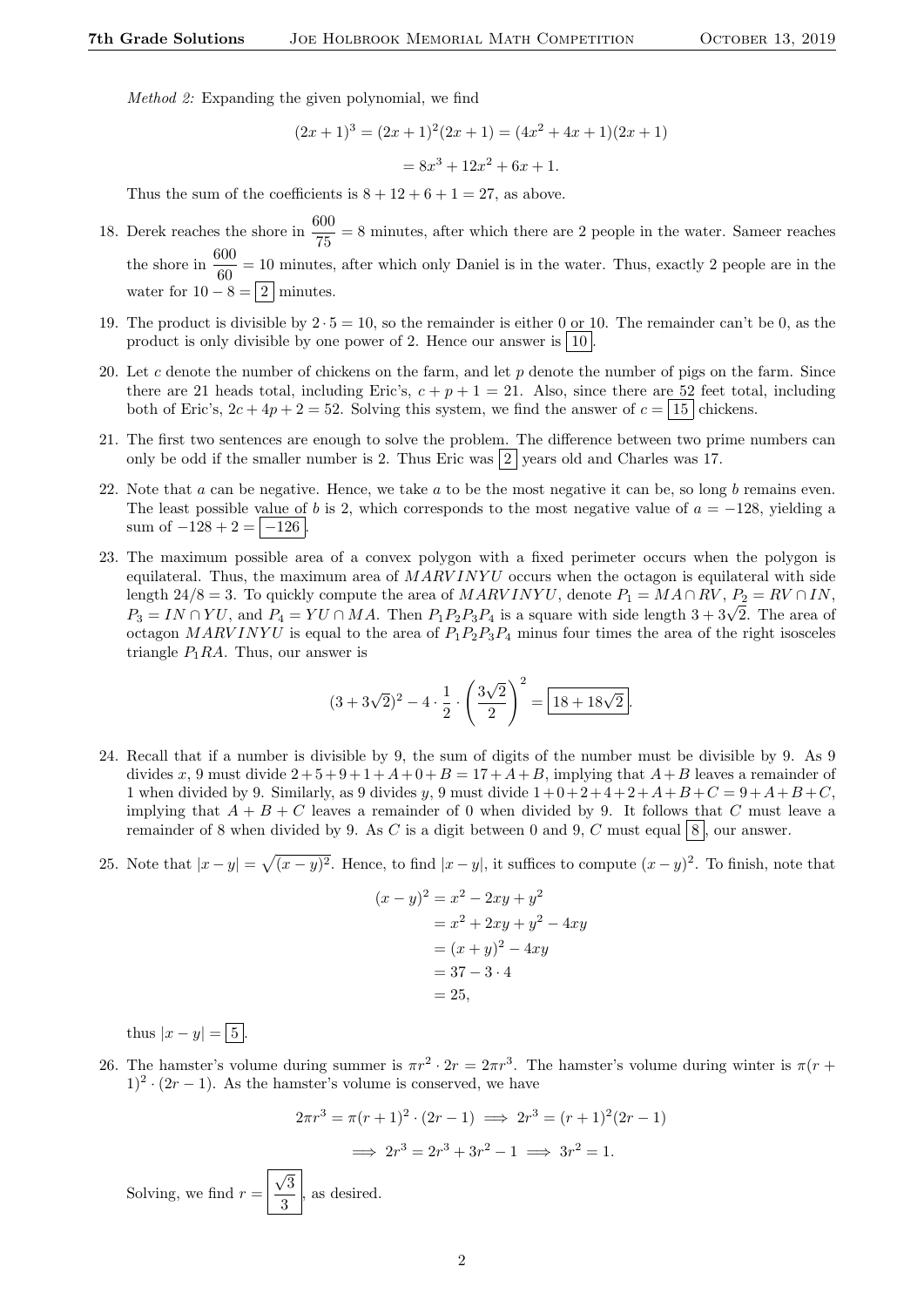- 27. Since there are four seats around the table, Simon must sit across from Doug. Since Doug must sit next to Sumner, Sumner must either sit to the right or left of Doug. If Sumner sits to the right of Doug, then Andy must sit to the left of Doug, and similarly, if Sumner sits to the left of Doug, then Andy must sit to the right of Doug. These two cases are rotationally distinct, and hence there are  $\frac{2}{3}$  ways to seat the four people.
- 28. Note that  $V_1 = (0,0)$  and  $V_2 = (0,4)$ . To find the intersection points  $A, B$ , we solve  $x^2 = 4 x^2 \implies$ Note that  $v_1 = (0,0)$  and  $v_2 = (0,4)$ . To find the intersection points A, B, we solve  $x = 4 - x \implies x^2 = 2 \implies x = \pm \sqrt{2}$ . Then the intersections are  $(-\sqrt{2}, 2)$  and  $(\sqrt{2}, 2)$ . Thus, A, B are  $(\sqrt{2}, 2)$  and  $(-\sqrt{2}, 2)$  in some order. Since these points form a rhombus by symmetry, we can simply find the length  $(-\sqrt{2}, 2)$  in some order. Since these points form a rhomous by symmetry, we can simply find the length of one of the sides and multiply by 4. As the distance between  $(\sqrt{2}, 2)$  and  $(0, 0)$  is  $\sqrt{2+4} = \sqrt{6}$ , the answer is  $\boxed{4\sqrt{6}}$ .
- 29. For the distance between the clock hands to equal  $17 = \sqrt{8^2 + 15^2}$ , the smaller angle between the clock hands must equal 90 degrees. The earliest time the clock could form a 90 degree angle would be before 2 o'clock, some  $m < 60$  minutes after 1 o'clock. In this case, the hour hand would be located at an angular position of  $30 + \frac{m}{60} \cdot 30 = 30 + \frac{m}{2}$  degrees, while the minute hand would be located at an angular position  $\frac{\pi}{2}$  degrees, while the minute hand would be located at an angular position of  $360 \cdot \frac{m}{c}$  $\frac{m}{60}$  = 6m degrees. By inspection, the difference in these angular positions should be obtuse and hence equal 270, yielding  $6m - \left(30 + \frac{m}{2}\right)$ 2  $= 270 \implies m = \frac{600}{11}$  $\frac{600}{11}$ . Thus, it takes  $\frac{600}{11} - 30 = \frac{270}{11}$ 11 minutes for the hands to form 90 degrees.

Fun fact: the (not necessarily acute or obtuse) angle between the hands of a clock at hour  $H$ , minute  $M$ is equal to  $\frac{1}{2} |60H - 11M|$ .

- 30. Let the isosceles triangle have sides a, a and b. As the perimeter is 60,  $2a + b = 60$ . Further, the triangle inequality implies  $2a > b$ . Hence,  $60 = 2a + b > 2b \implies b < 30$ . As  $b = 60 - 2a$  must be even, b can be any even integer between 2 and 28, inclusive. Each of these 14 values of b yields a non-degenerate isosceles triangle, and hence, our answer is  $|14|$ .
- 31. We have  $A = 3 + \frac{1}{4}$  $\frac{1}{A}$ , hence  $A^2 - 3A - 1 = 0$ . Solving gives us  $A = \frac{3 \pm \sqrt{3}}{2}$ √ 13  $\frac{\sqrt{13}}{2}$ . Since  $\sqrt{13} > 3$ , we must choose the positive solution, implying  $A = \frac{3 + \sqrt{13}}{2}$  $\frac{1}{2}$ . Similarly,  $B =$ √  $\overline{3+B}$ , hence  $B^2 - B - 3 = 0$  and  $B = \frac{1 + \sqrt{13}}{2}$  $\frac{1}{2}$ . Thus,  $A - B = \boxed{1}$ .
- 32. Notice that each of the coefficients of the polynomial, as well as the right hand side, are divisible by 10001. Dividing the equation by 10001, we are left with  $2x^3 + x + 9 = 2019$ . We recognize that using base 10 expansion,  $2019 = 2 \cdot 10^3 + 1 \cdot 10 + 9$ , and hence our answer is  $x = \boxed{10}$ .
- 33. By the Pythagorean Theorem on  $\triangle ABC$ ,  $AC = \sqrt{3^2 + 4^2} = 5$ . By the Pythagorean Theorem on  $\triangle CDA$ ,  $DA = \sqrt{5^2 - 1^2} = 2\sqrt{6}$ . Since  $\triangle ABC$  and  $\triangle CDA$  are right triangles, their areas are  $\frac{AB \cdot BC}{2} = 6$  and  $CD \cdot DA$  $\frac{2\pi}{2}$ √ 6, respectively. Since the area of ABCD equals the sum of the areas of  $\triangle ABC$  and  $\triangle CDA$ , our answer is  $\boxed{6 + \sqrt{6}}$ .
- 34. Notice that if the sum of the digits of a number is 9, then it must be divisible by 9 by the divisibility rule for 9. Therefore, Susanian integers have the property that they are divisible by 9 and 15. This is equivalent to being divisible by their least common multiple which is 45. However, it is important to realize that not all numbers that are divisible by 9 have sum of digits 9 - it could have a sum of digits that is a multiple of 9. Therefore, we test all multiples of 45 less than 500 to see if they have sum of digit 9. These multiples are  $45, 90, 135, 180, 225, 270, 315, 360, 405, 450, 495$ . Notice that  $|10|$  of these are Susanian but 495 has sum of digit 18 and is not.
- 35. Note that for all  $k \geq 0$ ,  $2^{2k}$  leaves a remainder of 1 when divided by 3, while  $2^{2k+1}$  leaves a remainder of 2 when divided by 3. Thus,  $\left| \frac{2^{2k}}{2} \right|$ 3  $=\frac{2^{2k}-1}{2}$  $\frac{(-1)}{3}$  and  $\frac{2^{2k+1}}{3}$ 3  $=\frac{2^{2k+1}-2}{2}$  $\frac{1-2}{3}$ , implying that  $\left|\frac{2^{2k}}{3}\right|$ 3  $\left|+\right| \frac{2^{2k+1}}{2}$ 3  $\vert$  =  $2^{2k}+2^{2k+1}$  $\frac{2^{2k+1}}{3} - 1$  for all  $k \ge 0$ . Since the desired sum equals the sum of  $\frac{2^{2k}}{3}$ 3  $\left|+\right| \frac{2^{2k+1}}{2}$ 3  $\left| \begin{array}{c} \text{for } 0 \leq k \leq 5, \end{array} \right|$